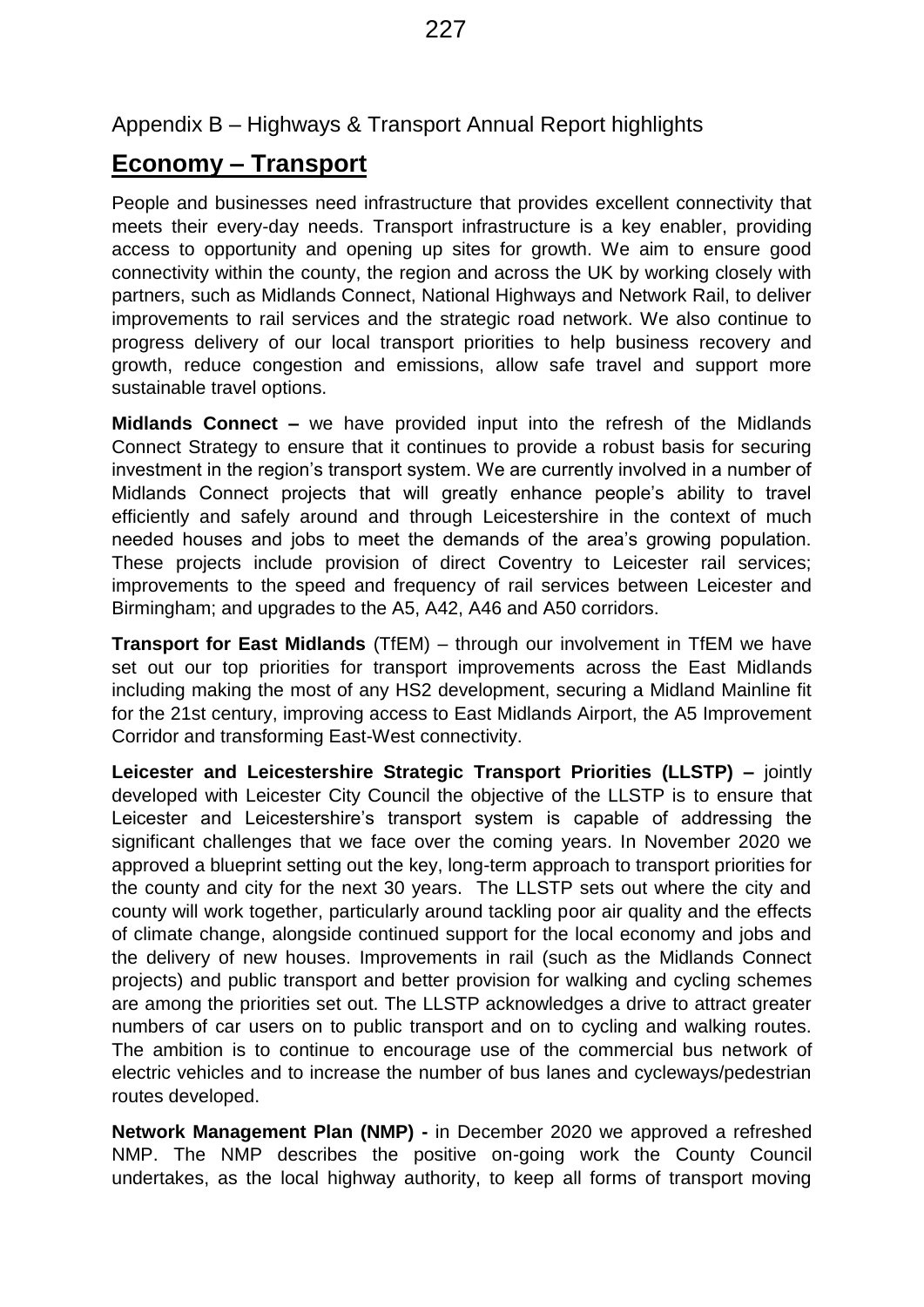safely and efficiently on the county's road network. This includes how we collect and use data and intelligence, how we manage planned and unplanned events, how we manage the impact of growth and how we manage network demand and encourage sustainable travel.

**Leicester and Leicestershire Rail Strategy –** developed with the City Council and LLEP it sets out rail priorities up to 2043. We have used it as a basis for working with Midlands Connect on its projects and to inform our input into the HS2 project and the wider considerations of the National Infrastructure Commission who have been asked by Government to consider an integrated package of rail improvements that would be associated with delivery of the HS2 Eastern leg. Potentially this package could include completion of the Midland Main Line electrification, which we are continuing to push for both the service improvements that it would deliver and also the carbon reduction benefits.

**Ivanhoe Line** - we are providing our support, including financial, to the Campaign for Reopening the Ivanhoe Line (CRIL) who are currently working with the Department for Transport to develop a business case to reintroduce passenger services on the line.

## Major Road Schemes Supporting Growth

The Council has a strong record of securing funding to deliver transport infrastructure to enable growth, supporting the delivery of outcomes to promote a strong economy and ensure a supply of quality and affordable homes. We will continue to work to secure vital funds to invest in homes, regeneration and infrastructure across Leicestershire. A total of £21.7m has been spent on the preparation and delivery of major projects in 2020/21, including:

**Interim Coalville Transport Strategy (ICTS) -** in September 2021 we approved the ICTS. A key element of the ICTS is the Coalville A511 Growth Corridor scheme and the importance of its delivery to the enabling of growth in the A511 corridor. It also highlights complementary highway schemes and sets out how work will be taken forward to develop proposals for improving passenger transport provision and active travel provision in the area.

**Coalville A511 Growth Corridor and A511 Major Road Network Scheme –** in March 2021 major plans to develop junction and road improvement schemes through an estimated £49m programme of work between Ashby and Coalville were considered. The Council's A511 Growth Corridor is one of seven schemes across the region put forward to a national £3.5 billion Major Roads Network (MRN) fund by Midlands Connect. The scheme proposes improvements to eight junctions along the A511, including a new link road off Bardon Road and a dual carriageway between Thornborough Road and Whitwick Road. Leicestershire is growing and needs the right infrastructure in place to manage that growth. The A511 has suffered from congestion for many years and tackling it with this scheme will also have benefits environmentally in leading to a reduction in exhaust emissions. It will also provide the opportunity, as part of a wider transport strategy for Coalville, to address public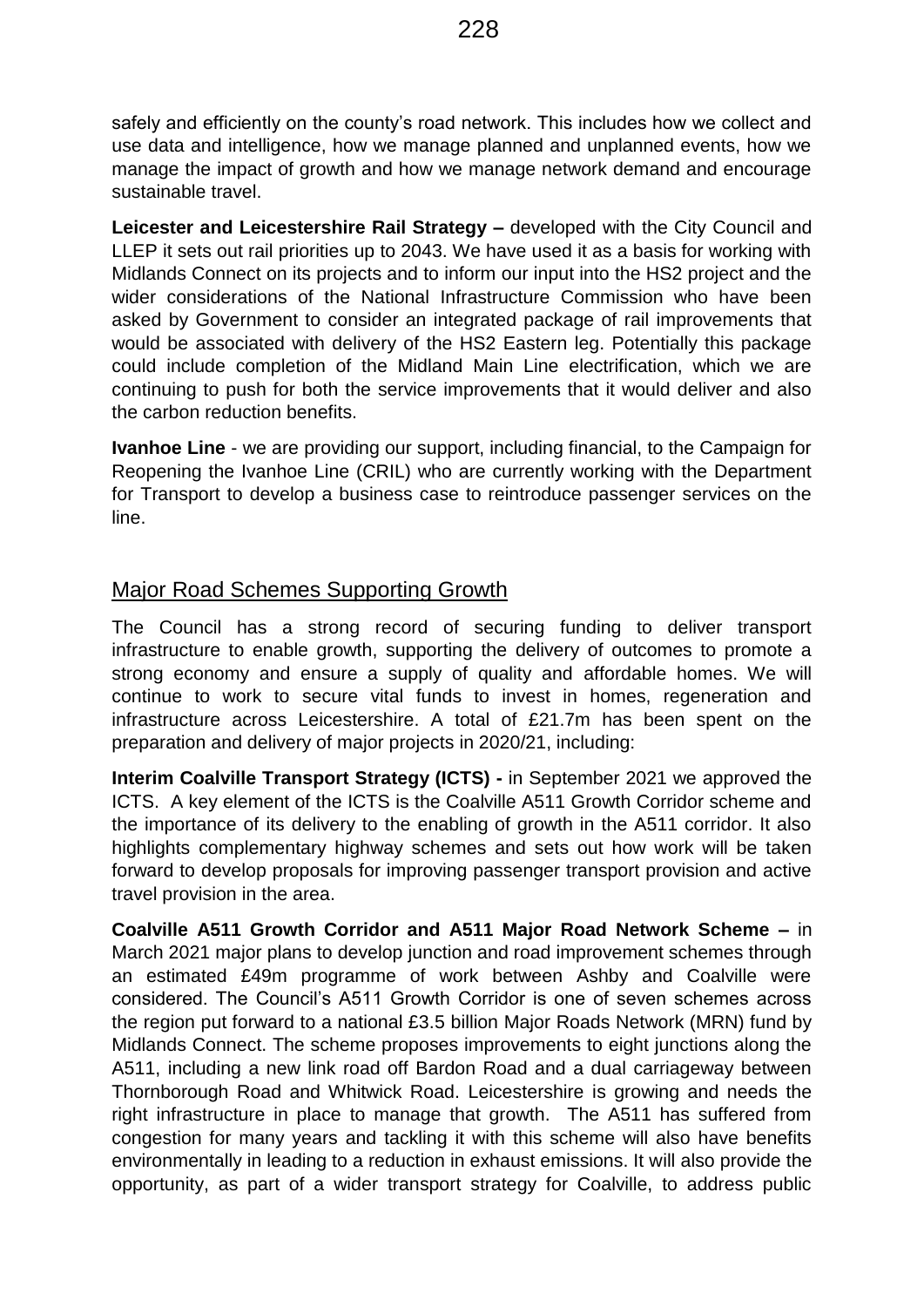transport improvements and promote walking and cycling initiatives. Prior to submitting a Planning Application for the new link road off Bardon Road, further informal consultation will take place in Autumn 2021 to give local residents and stakeholders a further opportunity to provide comment and shape this element of the project.

**Interim Melton Mowbray Transport Strategy (IMMTS) -** in July 2021 we approved the IMMTS, which sets out a wide package of measures and further work required to help address the town's existing traffic problems, support the growth of the town and to achieve wider objectives, including environmental and health factors, such as encouraging more walking and cycling. Among the proposals outlined in the strategy are further work to explore potential improvements to the walking and cycling network and the possibility of a 'bus hub' to support passenger transport provision; along with measures to re-classify and re-sign town roads as well as re-route lorries to encourage as much traffic as possible to use the Melton Mowbray Distributor Road.

**Melton Mowbray North and East Distributor Road – the project to build the** distributor road to the north and east of Melton Mowbray to ease congestion in the town centre and facilitate growth commenced in 2017/18. Further development of the project post approval of the planning application in May 2019 has focussed on detailed design and securing the necessary land to deliver the scheme through the Compulsory Purchase Order (CPO) process. The CPO and Side Roads Order (SRO) notices were submitted to the Secretary of State for confirmation in October 2020. A number of objections to the CPO and SRO were received and the Secretary of State gave notice in January 2021 of the intention to call a Public Inquiry to consider the objections. The Public Inquiry took place at the end of September 2021. Subject to the outcome of the Public Inquiry, it is anticipated on site advance works will start in 2022.

**Melton Mowbray Distributor Road South –** positive progress is being made with Homes England to secure funding via the Housing Infrastructure Fund towards the cost of this project. Project activities also include starting to engage in house design/technical services along with procuring external project planning and environmental services.

**Hinckley Junctions -** a scheme to improve two key junctions on Rugby Road, alongside a range of improvements to existing cycling and pedestrian routes in Hinckley, will begin in early 2022. Work on the £5m scheme was due to start summer 2020, however, was rescheduled due to the Covid-19 pandemic. Once work commences, there will be improvements made to both the Rugby Road/Hawley Road and Rugby Road/Brookside junctions. The scheme will also implement pedestrian and cycling improvements at Granville Road, Spa Lane, London Road and Coventry Road and also proposes introducing a 'residents parking zone' and reviewing town centre parking facilities. Once delivered, the scheme will improve sustainable transport options in and out of the town with quicker and more reliable journeys and encourage more people to walk and cycle.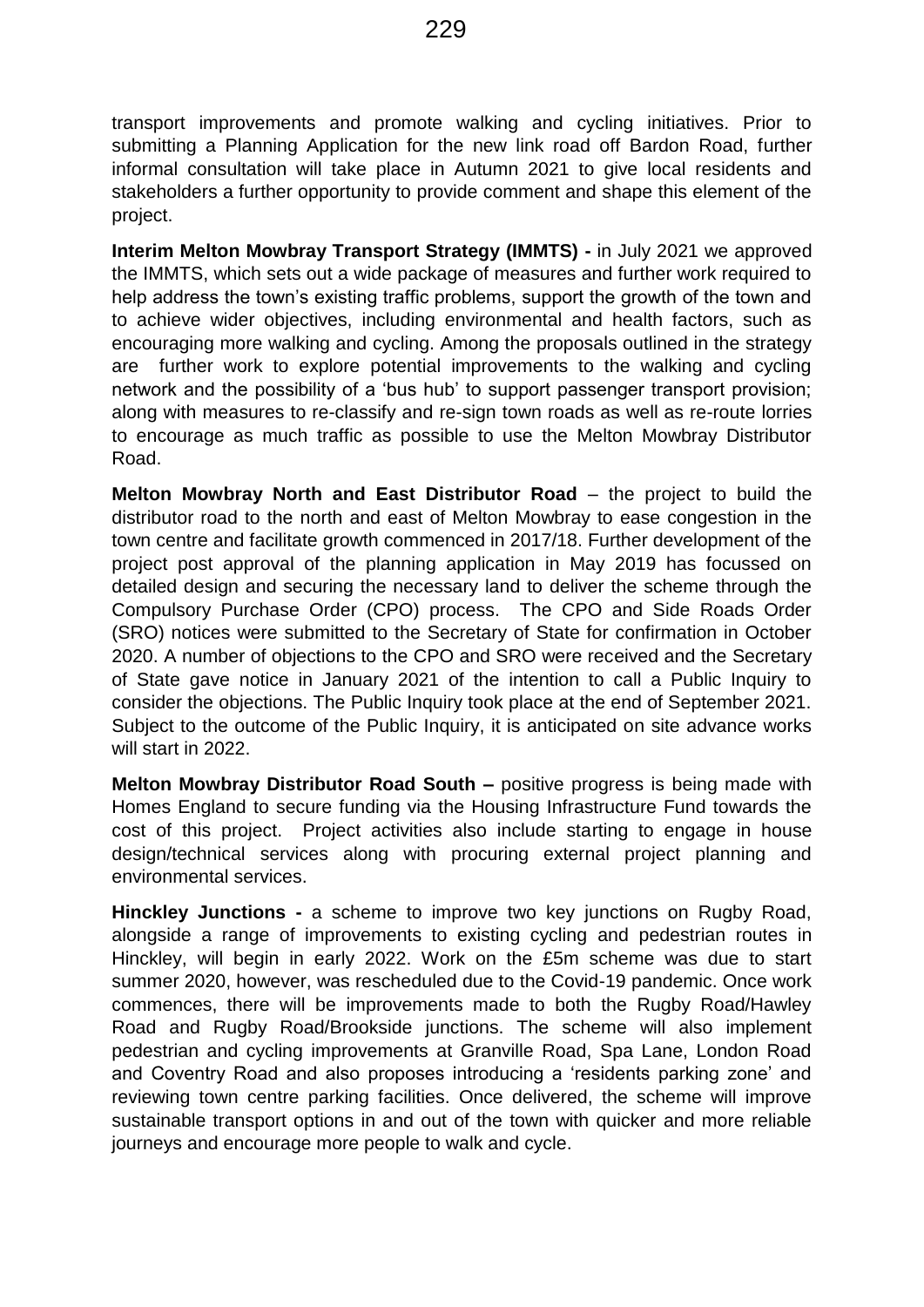**Hinckley Road Improvements -** in June 2021 a project to improve road and footway condition in the Hinckley area began with work on the A47 Dodwell's Road/Normandy Way, Hinckley Bypass. Work between the A5 roundabout near McDonalds and the roundabout connecting with Roston Drive began in September 2021 and will last for around three months.

**Ashby Road, Coalville -** in January 2021 work began on a series of improvements to Ashby Road in Coalville with a £250,000 scheme aimed at improving the highway environment in the area. The works involved removing outdated traffic-calming features, such as chicanes, providing more on-street parking and making the area safer for pedestrians. The project also provides safer access to the main entrance to the revamped Snibston Country Park and a petrol station as well as complementing the recent regeneration of the former Snibston Colliery site.

**M1 J23/A512**– the detailed design and construction of improvements to ease congestion and provide access to the West of Loughborough housing development commenced in 2017/18. Work on this major scheme has continued throughout the pandemic and was completed in June 2021. In February 2021 the Council and Morgan Sindall were highly commended for outstanding teamwork on the highways improvement scheme on the M1 J23 and A512. Judges agreed that the partnership work excelled in many areas, especially community engagement, which led to many local people welcoming the project and understanding its value.

**A46 Anstey Lane** – the detailed design and construction of improvements to ease congestion and mitigate the Aston Green housing development commenced in 2017/18 with the works being completed in 2020/21. The scheme has won a number of awards including Construction News award for Health, Safety and Wellbeing Excellence as well as Considerate Constructor Site award.

**Lutterworth East** - ongoing work has continued on the design of highway infrastructure to provide access to the proposed new housing development in Lutterworth.

#### Traffic Management and Safety

**Average Speed Cameras –** in October 2020 we agreed to introduce a further 7 average speed camera sites across the county. The proposals will see the average speed cameras move locations yearly to change driver behaviour across our towns and villages. This follows a successful scheme which saw cameras installed at seven locations, Sharnford, Walcote, Oadby, Groby, Measham, Woodhouse Eaves and Freeby. Sites where communities have previously raised concerns about speeding. The scheme highlights our commitment to make our roads as safe as they can be. The cameras have proven that they can make a difference in communities, whose lives can be blighted by the effects of speeding motorists as well as make a positive change to driver behaviour. We also continue to press the Government to consider a new approach to funding the camera sites. At present, funds generated through camera fines are retained by HM Treasury.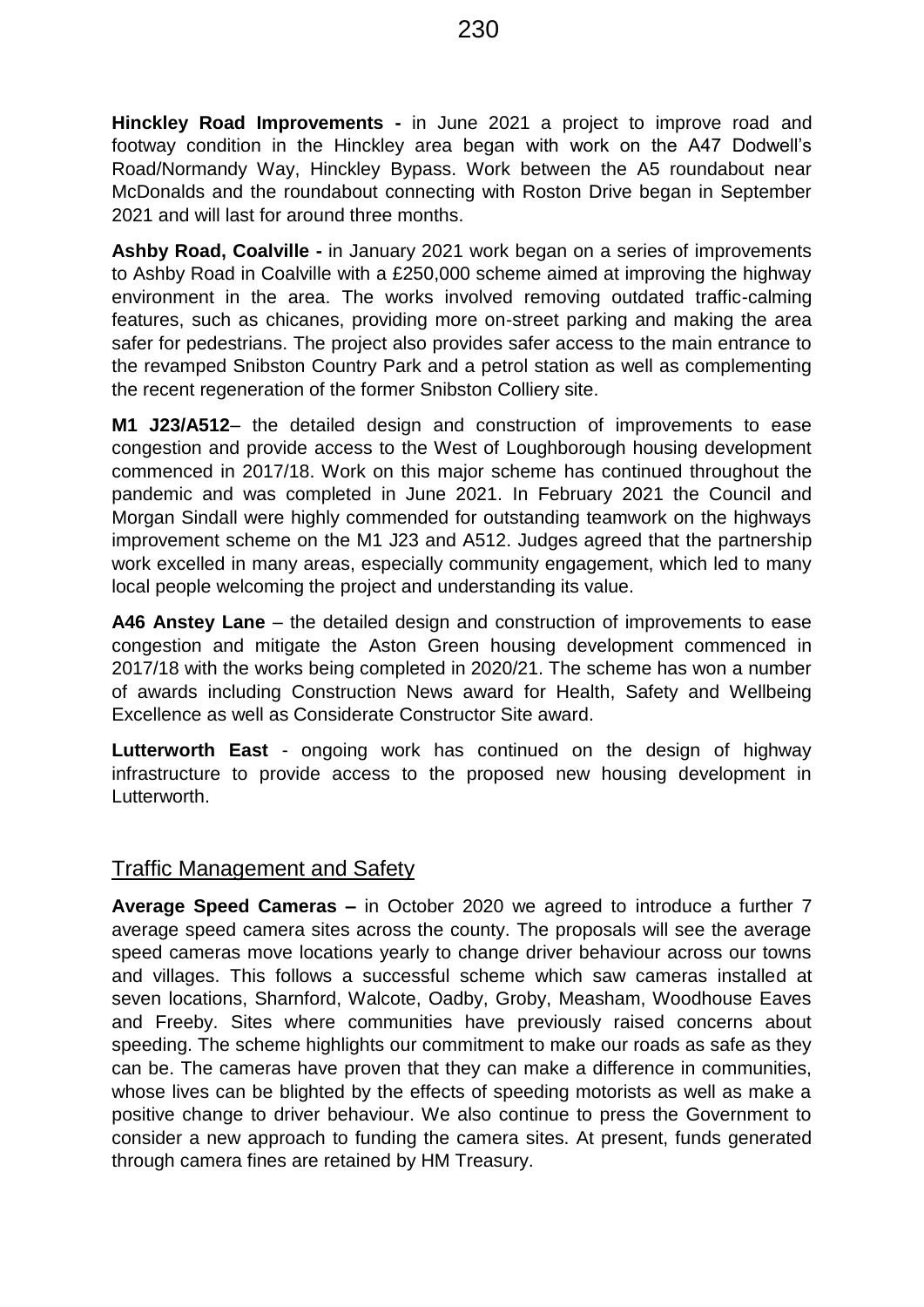**Reducing Rural Speeds –** in March 2019 we announced that we were expanding our speed reduction scheme to include a further 24 rural routes. The project sees stretches of roads with a speed limit of 60mph reduced to 50mph. The move follows a study in 2017 which found that around 60% of collisions which caused injury on rural routes involved motorists exceeding the 60mph limit and the routes chosen all had well evidenced collision reduction reasons to reduce the speed limit. The speed limit reductions also incorporate reviews of the existing road markings and signs to ensure that they provide adequate warnings of the road conditions.

**Driver Education -** in 2020 our popular pre-driver days designed to promote safety to novice drivers and our older driver scheme, Safer Driving with Age (SAGE), had to be paused. Both schemes have practical driving elements and as such it was impossible to run these courses safely during the pandemic. SAGE opened again for bookings in the autumn of 2021 and it is envisaged that a programme of pre-driver course dates will be developed for 2022. Driver education remains an increasingly important part of speed management and driver behaviour change. We were able to continue to run national driver education workshops on behalf of Leicestershire Police by switching from classroom presentations to presenting virtually via video call. In 2020/21, 18,200 drivers opted to attend courses as an alternative to receiving a fine and points on their driving licence. The courses help drivers understand the adverse consequences of their driving behaviour and give tips and advice to improve compliance and safety.

**School Keep Clear Scheme –** in September 2019 schools across Leicestershire were encouraged to sign-up to a scheme to combat the problems of inconsiderate parking. The School Keep Clear scheme aims to address concerns that parents, residents, and teachers have about parking during the school run by using a camera car to enforce mandatory zig-zag zones outside school entrances. A total of 68 schools became enforceable in September 2019, in time for the new school term. Since it launched in September 2018, the scheme has seen 146 schools sign up, with a further 11 schools set to join the scheme later this year, subject to consultations. We know that inconsiderate and dangerous parking outside schools can be a real problem, and the School Keep Clear scheme has gone some way to alleviate concerns in communities. Since the beginning of the scheme, 22 warnings have been issued and 241 penalties have been processed to motorists parking illegally.

**Parking Enforcement -** with traffic levels rising, our parking enforcement teams have been increasing patrols to keep vehicles moving and keep the roads safe.

**Motorcyclist Safety** - we remain supporters of The Shiny Side Up Partnership (SSUP), an East Midlands motorcycle safety partnership. Originally set up to try and drive down casualties relating to sports-bike riders, this has now broadened to include lower capacity scooters and motorcycles. We use a variety of roadside posters at sites that have a poor motorcycle casualty history. These messages include Bike Crash Site Ahead and Think Bike. The roadside posters are bright yellow and have become a regular seasonal way of reminding riders and other road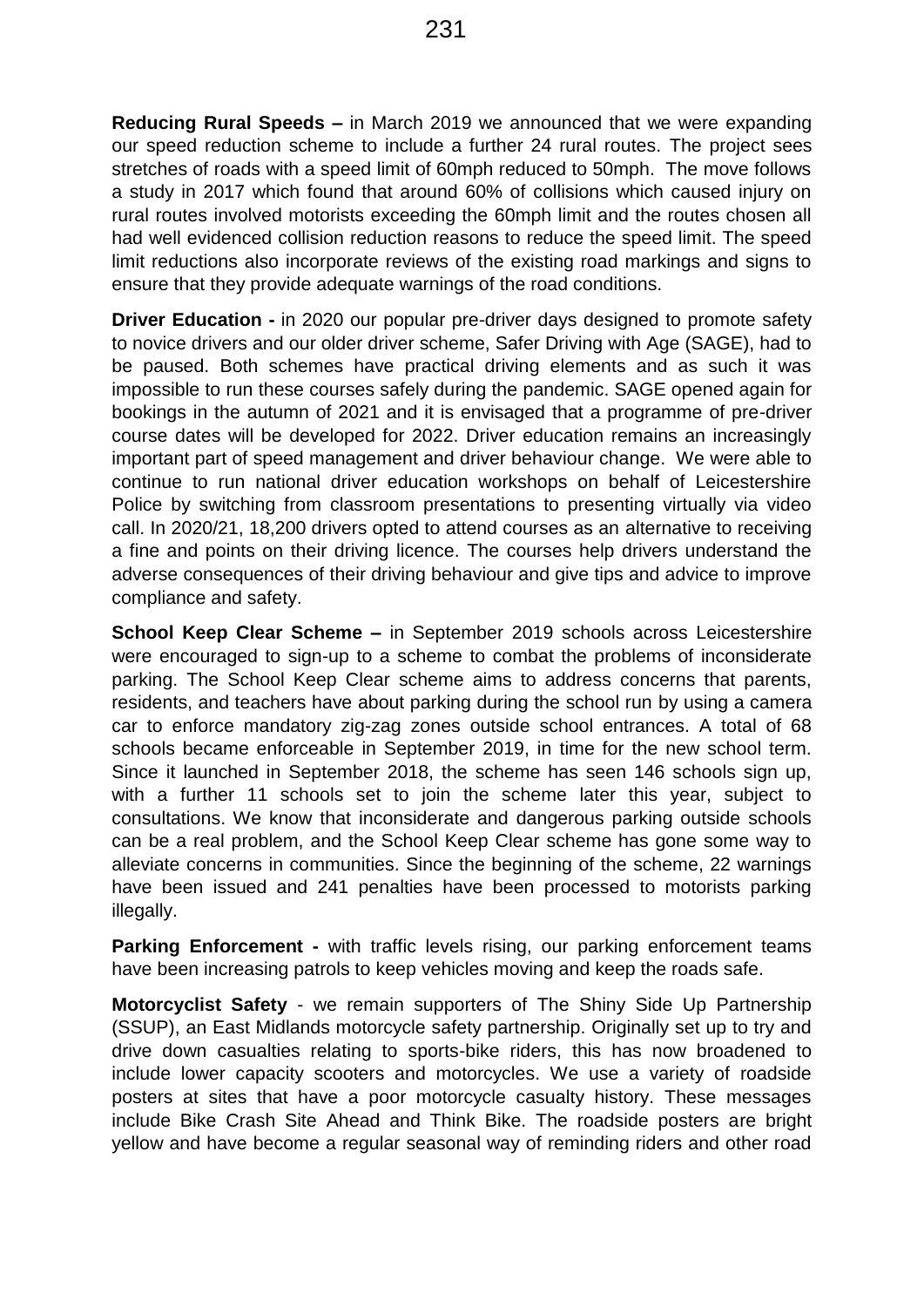users to take extra care and look out for each other. The regional website has been refreshed and updated with new training resources.

**Community Speed Watch (CSW)** – due to the pandemic, we were unable to run community speed watch with volunteers in 2020 and 2021. We adapted the delivery approach and ran a successful free volunteer scheme, where educational roadside boards were placed at various key sites of community concern to remind drivers to check their speed. The boards remained in situ for 8 weeks and have been located in various communities across the county. Planning ahead for 2022 we are inviting expressions of interest in running a fully supported volunteer run CSW scheme. The aim is to support communities to use speed detection equipment under our supervision. Volunteers will capture speeding vehicle details and, rather than prosecution, drivers will receive an educational letter from the police helping to underline the community's commitment to reducing speed.

## Sustainable Travel

**Transforming Cities Fund and Air Quality –** in October 2019 we supported proposals by Leicester City Council for a bid to the Transforming Cities Fund in response to the Government's Air Quality Directive. The City Council has been awarded over £32m, which will enable initiatives in Leicester to improve public transport, cycling and walking provision to improve overall air quality. This will benefit both city and county residents.

**Personal Travel Planning (PTP) –** in June 2021 we announced that personal travel plans were being launched in the Glenfield, Anstey and Westcotes areas. Around 5,000 households in Glenfield and Anstey, and 5,000 households in the Westcotes area of the city will be targeted to encourage residents to reduce their car journeys and use more sustainable forms of transport, including walking, cycling and taking the bus. Information includes advice on walking, cycling and public transport, maps and guides, information on electric bikes and cars, along with several incentives. These include activity trackers for up to 50 residents, 20 e-bikes and 10 pedal cycles available for loan, along with cycling equipment. Reducing the number of car journeys and travelling more sustainably has huge benefits to physical and mental health, as well as helping the environment. 17% of participants from previous PTP projects have sustained behaviour change, for example switching from car use to cycling and walking.

**Bus Service Partnership -** in June 2021 we announced plans to create an enhanced partnership with local bus operators as the pathway to improving public transport in the county. The plans to work more closely with bus operators to develop a Bus Service Improvement Plan (BSIP) will help to unlock significant Government funding through the National Bus Strategy. We aim to work closely and swiftly with local bus operators to deliver benefits such as simpler fares, contactless payments, more services at the right times and ticketing so people can easily inter-change across public transport. The BSIP will also be a vital strand of our Environment Strategy, to help reduce the environmental impacts of travel and transport. There's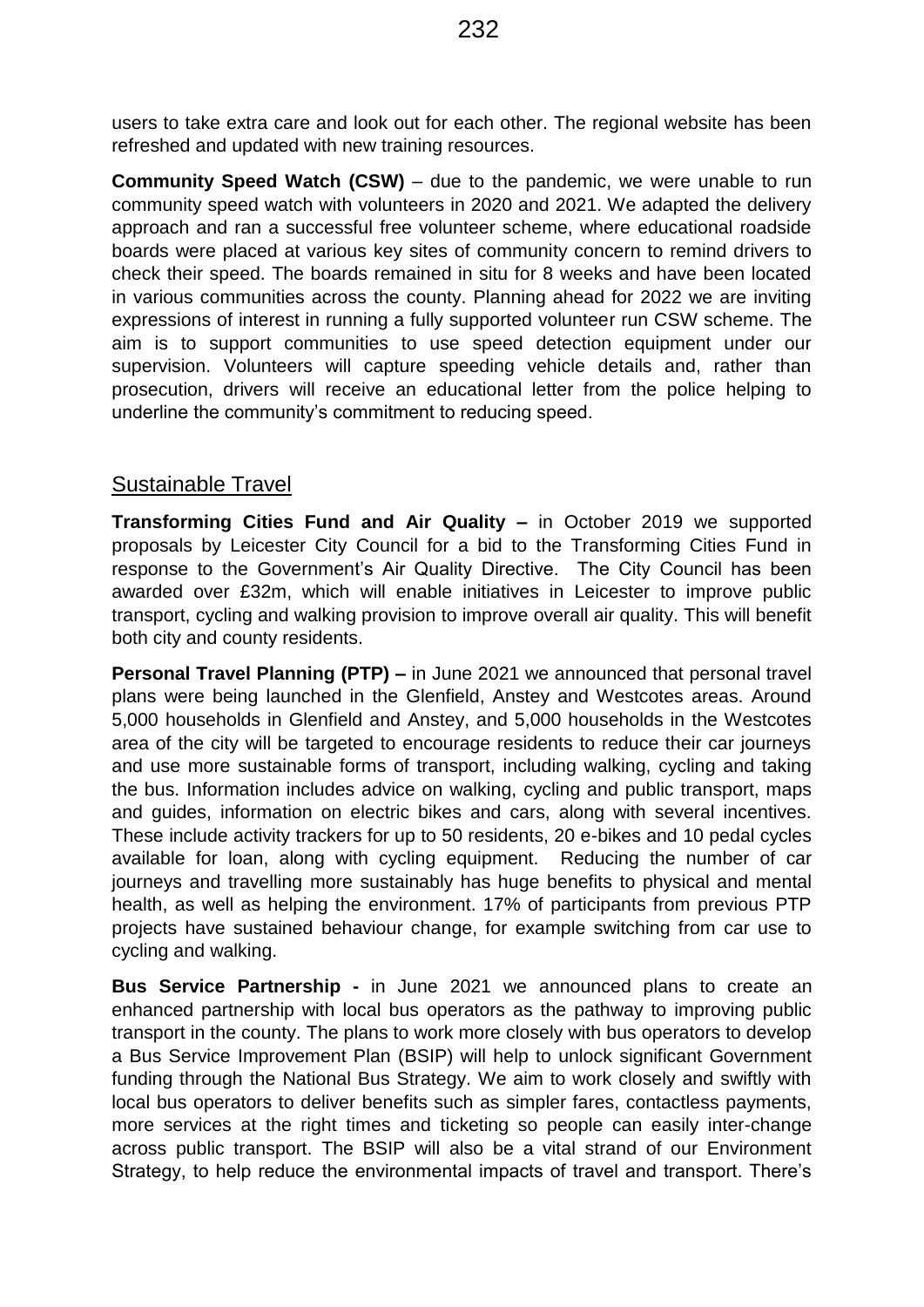also a need to reverse the recent shift in journeys away from public transport as a result of the pandemic and encourage passengers back on to public transport.

**Electric Buses –** in June 2021 a new £5m fleet of near silent electric buses powered entirely by renewable energy hit the streets of Leicester and Leicestershire. Eleven of the new vehicles transport shoppers and commuters between the three park and ride sites at Enderby, Birstall and Meynell's Gorse and the city centre. The distinctive green buses are equipped with on-board digital screens and USB charging points at every seat and provide passengers with free Wi-Fi. People waiting for the bus will benefit from real-time arrival information and smart new bus shelters. The project has involved the County and City councils working closely together and is part of a wider agenda around decarbonising transport and investing in electrified buses to help reduce our carbon footprint and contribute to our aim to be carbon neutral by 2045.

**On Demand Travel** - a new demand led bus service was launched in April 2019 in New Lubbesthorpe, funded by Section 106 monies. The Arriva Click service operates every day (except key bank holidays) from 06:00 to 23:00 using high specification Mercedes Sprinter minibuses. Passengers book journeys using an app showing their preferred pickup point and destination and are matched with others. We have also been successful in securing £1.3m of the Government's Rural Mobility Fund to introduce a new 3-year pilot of a modern demand responsive transport (DRT) service which is anticipated to start early in 2022. The service will operate within an  $85 \text{km}^2$  area to the south west of Leicester and to the east of Hinckley, covering 17 communities and providing a total resident population of 43,000 with the opportunity to be able to book a journey on a shared accessible minibus, via an app or phone call. The new DRT will seek to fill the gaps in the existing network and aims to improve access to employment, education, healthcare and other services. This pilot provides an excellent opportunity to trial a modern rural DRT service, as part of work to explore the evolution of our approach to supporting passenger transport services, helping to meet the needs of local communities.

**E-Bike Scheme -** electric bikes for loan to workplaces across the county is another initiative by the council to encourage active and sustainable travel to and from work. The loan scheme proved to be a hit at fashion giants Next, with 10 bikes used by staff at their Enderby base. The bikes were available for staff to use to commute to work as well as for travelling to meetings or events during the working day and for leisure purposes. This resulted in 20% of participants going on to purchase their own e-bike. The council is encouraging businesses to take the opportunity to borrow the electric bikes free of charge. In 2021 we also offered residents incentives on electric bikes. A series of try-out events were held over the summer explaining the benefits of e-bikes. The Council also provided the opportunity for people to attend a training session and then apply for a voucher which gave them £300 off the cost of an electric bike. Electric bikes are great for people making longer journeys who may not be used to cycling or need more assistance when they cycle.

**Cycling and Walking Strategy –** in July 2021 we unveiled plans to boost cycling and walking by creating more networks, revamping routes, and teaming up with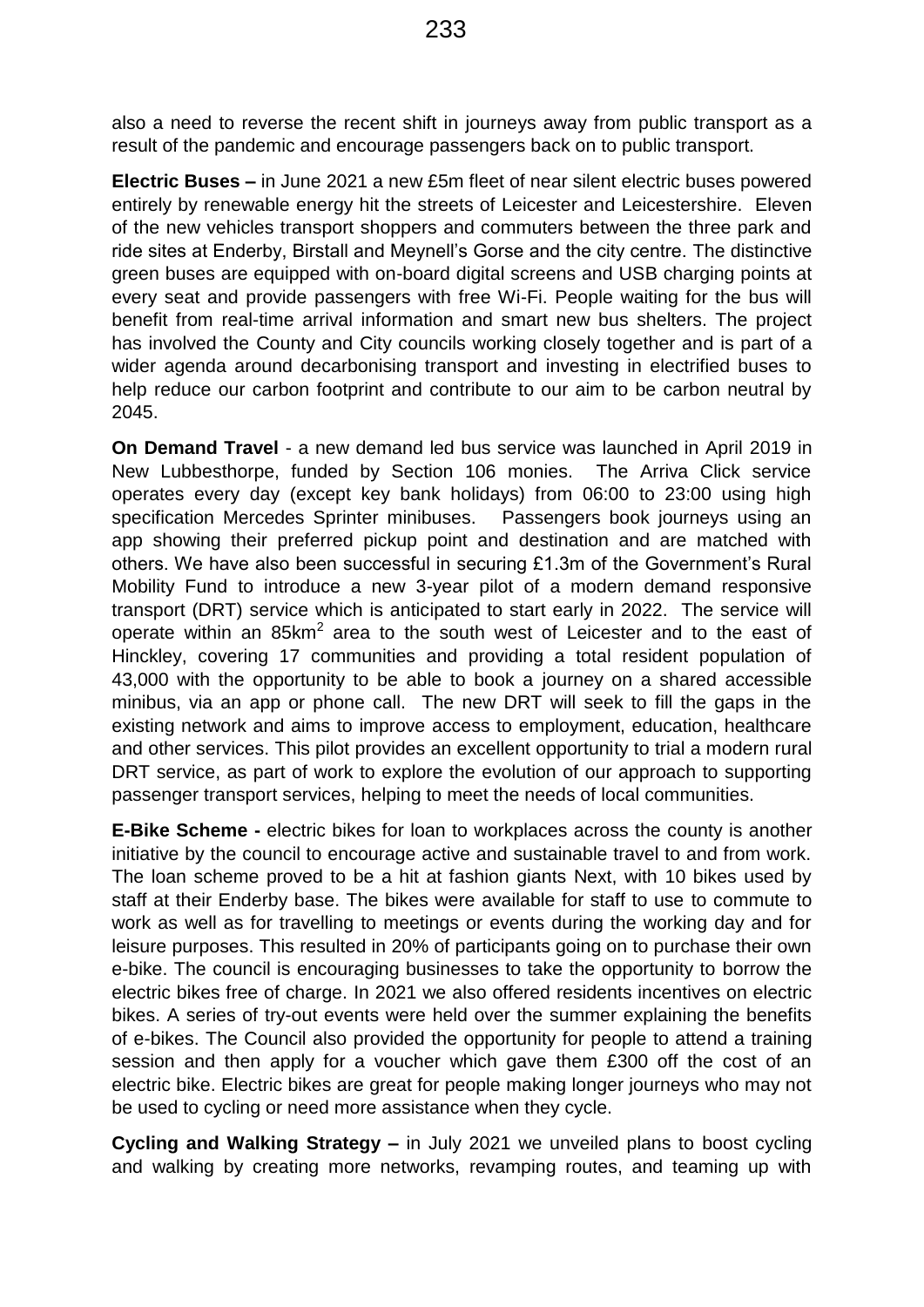schools and workplaces. The Cycling and Walking Strategy sets out a vision to upgrade and provide cycle routes, cycle parking, and pedestrian facilities to create healthy streets and spaces. It will also include the provision of traffic education measures and cycle training for schools and workplaces to increase the number of cyclists and walkers. Initial priority areas will include Loughborough, Oadby, Wigston and Blaby. The new strategy aims to help more people to make more sustainable and healthy travel choices, by increasing the number of journeys by bike or on foot.

## Highways Maintenance and Management

The Council faces significant challenges in looking after its highways' assets. Present levels of government funding are insufficient to maintain even Leicestershire's A roads in their current condition.

**Highways Maintenance –** in 2020/21 a total £21.6m was invested in Highways Asset Maintenance including £17.3m on carriageways, £2.0m on footways and rights of way, £1.0m on bridge maintenance and strengthening, £0.6m on street lighting maintenance, £0.4m on flood alleviation, £0.1m on traffic signal renewal and £0.2m on other activity including joint sealing.

**Incentive Fund 2021/22** – we were successful at securing Incentive Funding by demonstrating a band 3 (Highest) level of Asset Management which enabled us to drawdown the maximum level of funding available to us under this mechanism.

**Green Highway Improvements –** in March 2021 we reported how we were working to become cleaner and greener by using recycled and carbon friendly products in highway improvements. Around 5000 recycled tyres were used in a special asphalt mix on the A426 Blaby bypass, which is expected to save 10 tonnes of carbon. The white lines were marked out using a cold plastic product which is environmentally friendly and should last three times longer than the traditional thermoplastic products used. It is not just the new products which help to cut emissions, all of the bituminous material removed from the carriageway construction is also recycled elsewhere.

**Road and Community Investments –** in June 2021 we allocated an extra £5m investment into Leicestershire's roads and environment, supporting both safety and environmental improvements in communities. The money is being spent on extra maintenance including road repairs, looking after verges, cleaning signs, emptying drains and gullies, and improving rights of way with more going to flashing signs, supporting average speed cameras and other measures to deter speeding motorists. The plan is also about improving green spaces in communities. Protecting verges adds to an area's visual appeal and helps efforts to tackle climate change as well as protecting and enhancing biodiversity.The cash injection also includes a £25,000 fund for every county councillor – see below - enabling communities to get involved in influencing the improvements they want to see where they live.

**Members Highway Fund** – the new Members Highway Fund will provide each Council member with £25,000 to use on small scale highway and environmental improvement works in their own divisions. We recognise how important small-scale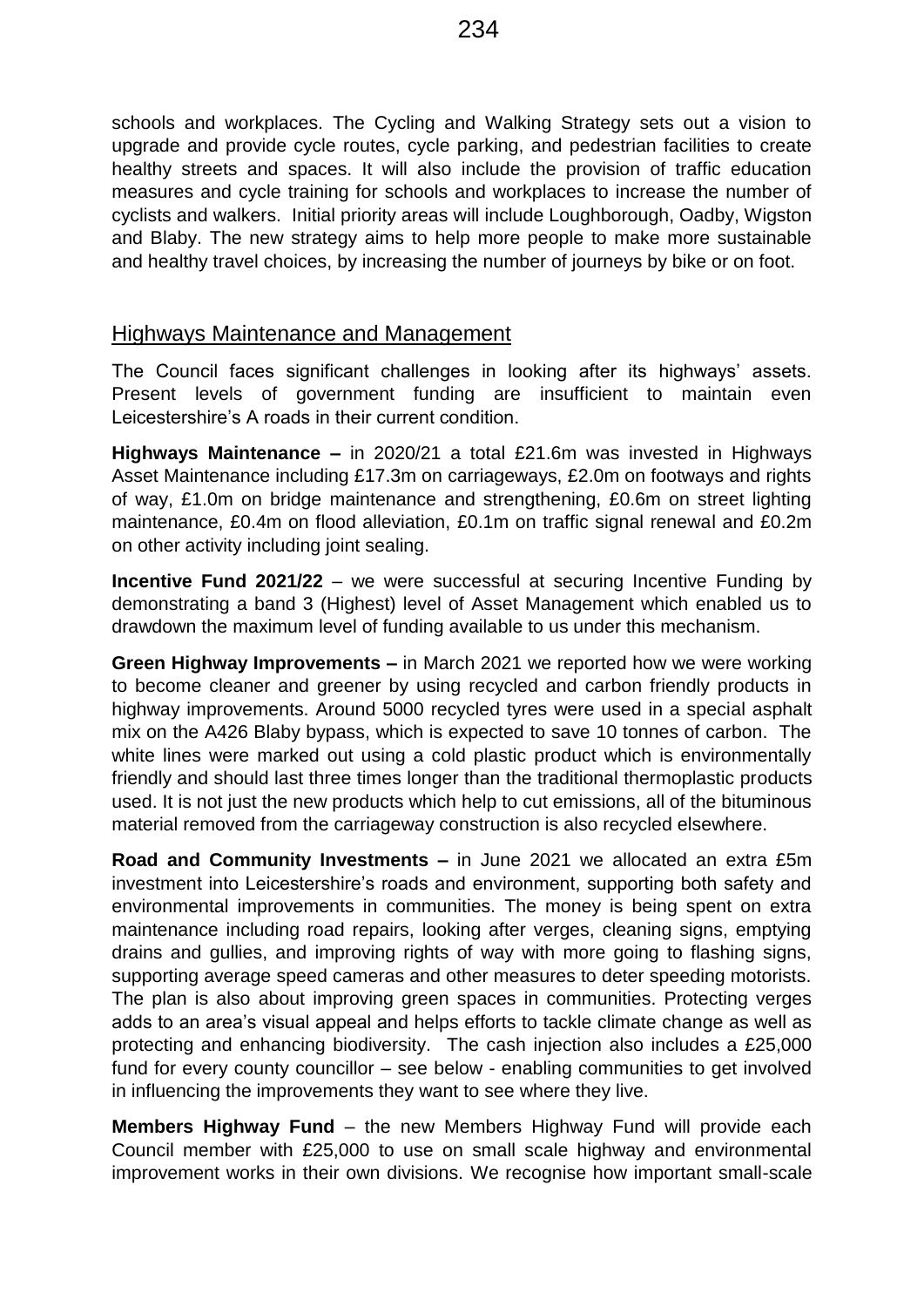highway works can be to our communities and therefore this additional funding will cover a range of highway improvement works. Examples will include the provision of village gateway measures, flashing speed signs, vegetation clearing and minor improvements to roads and footways. Officers will support members in developing proposals for their areas so the measures can be delivered quickly.

**Winter Gritting –** during the 2020/21 winter our gritters and drivers were out treating key routes to keep the county moving, spreading approximately 10,772 tonnes of rock salt over 1,240 night-gritting runs to combat the drop-in temperature. Keeping the county moving and motorists safe is our top priority each winter. Our gritting crews are on standby 24 hours a day, seven days a week from October to March – including Christmas and New Year – and ready to respond to the forecasts. We monitor the weather constantly and if freezing temperatures are forecast, our fleet of gritters go out at night to treat major roads and key routes which equates to almost half of the county's road network. The Council has a fleet of 23 gritters available, three of which were recently replaced with new state of the art vehicles. The other twenty vehicles have also been fitted with the latest sat-nav technology, to ensure all routes are gritted correctly. This year, the council's salt barns were stocked with up to 18,000 tonnes of rock salt.

**Snow Wardens -** in addition to winter gritting, there are also a number of snow wardens based in communities across the county who grit paths, as well as farmers who, during deep snow, fit ploughs to their tractors and assist the council in clearing roads. The authority is working with parish and town councils to train and encourage more people to sign-up to its Snow Warden Scheme to help keep the county moving during the winter. We also have a team of carers and health visitors who can reach their patients if there is prolonged heavy snowfall.

**Gully Cleaning -** to tackle blocked drains we apply a 'risk-based' approach to gully cleaning that increased the number of roadside drains treated from 64,000 per year to 92,000 without costs rising. The change followed a trial to find a more cost effective and focused way of cleaning the county's 130,000 gullies. The trial found that it would be beneficial for more regular visits to roads at high risk of flooding due to the drains filling faster with silt. Previously drains were cleaned on an 18 to 24 month fixed programme, whether the road was at risk of flooding or not, the highest priority drains are now cleaned every 10 months.

**Flooding –** during 2021 we responded to over 430 flooding related incidents. We received 10 yellow weather warnings and one amber warning for potential disruption caused due to flooding. There were also 69 road closures implemented in response to flooding to protect the travelling public on the network. We constantly monitor the weather situation based on alerts from the Met Office. Resources are available 24/7 and we are able to re-deploy additional highway maintenance teams to deal with flooding emergencies.

**Grass Cutting –** in April 2021 our annual programme of grass cutting started across Leicestershire. Teams mow the equivalent of 28 football pitches a day in towns and villages across Leicestershire, cutting the equivalent of three million square metres of grass. Our urban programme sees the grass cut six times throughout the season.